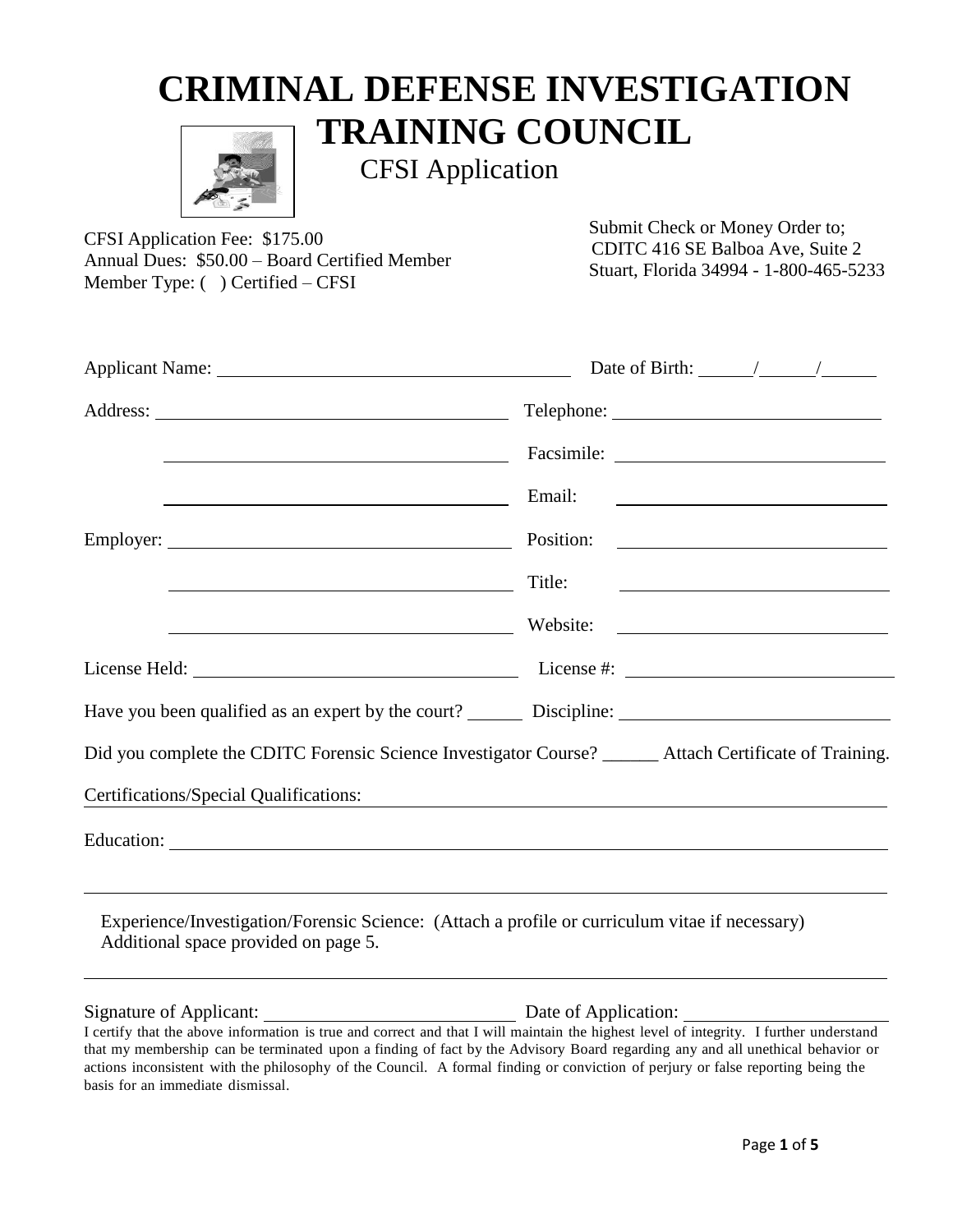## **CRIMINAL DEFENSE INVESTIGATION TRAINING COUNCIL CODE OF ETHICS**

#### PREAMBLE

The fundamental philosophical assumption upon which all CDITC policies are predicated is that the criminal defense investigator must be an impartial and objective seeker of truth. The investigator is an independent critical and creative thinker with a unique analytical role in the criminal justice system. He is not a law enforcement officer, lawyer, or paralegal. Thus he does not function as an advocate on behalf of any party or interest in any case for which he is responsible. The criminal defense investigator must critically evaluate information without pre-established opinions, assumptions, or biases regarding any issue of fact or theory in any case for which he is responsible.

The criminal defense investigator's commitment to objective, impartial analysis in the search for absolute truth requires, paradoxically, an acknowledgement of his own epistemological relativity, which yields only subjective and partial answers to the questions he asks. In fact, it is the awareness of his own subjective intellectual pre-dispositions that ultimately enables the investigator to become open-minded and objective in his thinking. Knowledge, to be legitimized, must be criticized. Truth, to be believed, must first be doubted.

The intellectual and ethical responsibility for this most rigorous standard of investigative inquiry is embodied in the CDITC imperative: "Mandamus Veritas".

### ETHICAL IMPERATIVES

- 1) The criminal defense investigator will adhere absolutely and unconditionally to the objective and impartial search for truth. He will abstain from involvement in any situation that subverts this professional commitment.
- 2) The criminal defense investigator will refrain from asserting, in any professional capacity, any beliefs, opinions, or biases regarding any person or situation under investigation, prior to having commenced the investigation. Nor will the investigator permit any pre-established beliefs, opinions, or biases to influence the course of an investigation to be undertaken.
- 3) The criminal defense investigator should never, as a matter of policy, claim to have attained absolute or conclusive truth regarding the scope of any investigation. As a matter of policy, investigative truths should always remain potentially open to reinterpretation as new facts or theories emerge. In principle the investigative process should remain speculative rather than dogmatic.
- 4) The criminal defense investigator will be absolutely and unconditionally honest in all reporting to clients. The investigator will make no dishonest representation of any fact, issue, or theory relating to any case for which he is responsible.
- 5) The criminal defense investigator will be truthful and open in all communication to colleagues and the public, except in so far as such communication may compromise client confidentiality
- 6) The criminal defense investigator will honor, absolutely and unconditionally the confidentiality guaranteed to every client, supervisor, or colleague.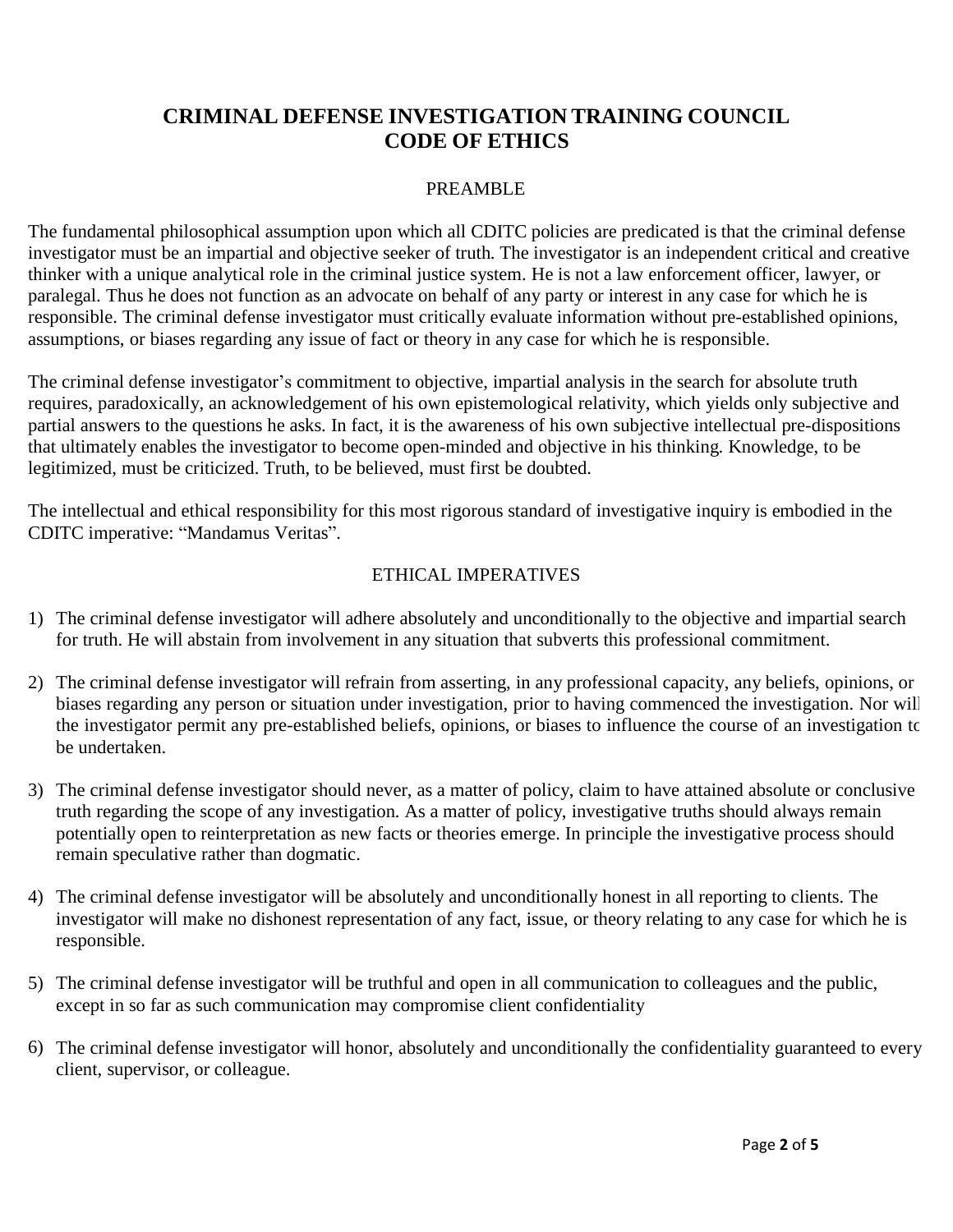- 7) The criminal defense investigator will not violate any law during the performance of his professional responsibilities.
- 8) The criminal defense investigator will refrain from any professional activity that jeopardizes health or safety of another person.
- 9) The criminal defense investigator will refrain from any commitment that entails any inappropriate conflict of interest.
- 10) The criminal defense investigator will not engage in the unauthorized practice of law or represent himself/herself as a law enforcement officer.

Violation of the Code of Ethics may result in sanctions, including restrictions on and/or termination of membership and/or Board Certification.

Signed & Acknowledged By;

\_\_\_\_\_\_\_\_\_\_\_\_\_\_\_\_\_\_\_\_\_\_\_\_\_\_\_\_\_\_\_

\_\_\_\_\_\_\_\_\_\_\_\_\_\_\_\_\_\_\_\_\_\_\_\_\_\_\_\_\_\_\_ \_\_\_\_\_\_\_\_\_\_\_\_\_\_\_\_\_\_

Signature of Applicant

Applicants Printed Name Date

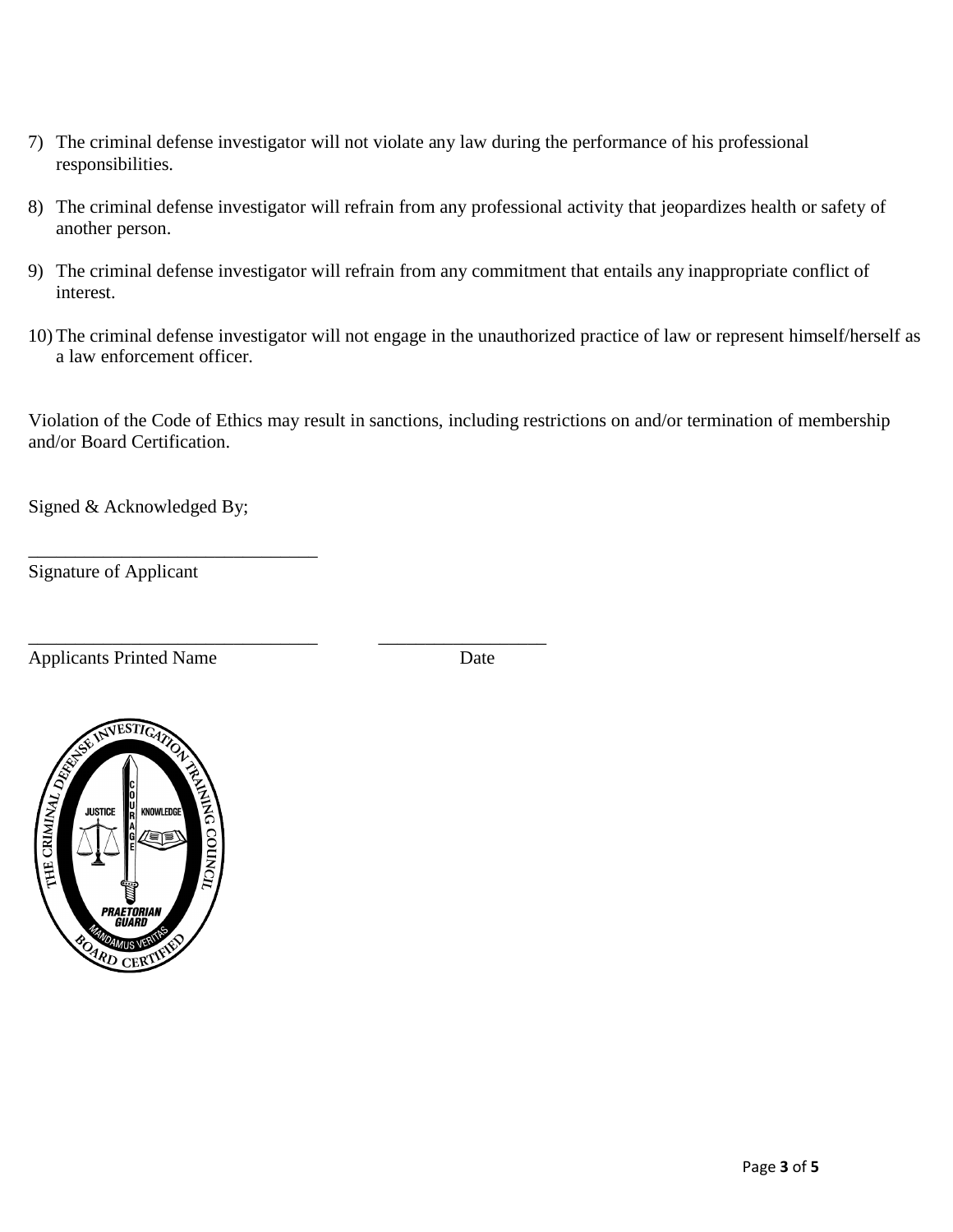## **CRIMINAL DEFENSE INVESTIGATION TRAINING COUNCIL**

## **BOARD CERTIFIED CRIMINAL DEFENSE INVESTIGATOR PROGRAM**

## **CODE OF ETHICS AFFIDAVIT**

COUNTY OF

Before me this day personally appeared , who, being duly sworn, deposes and says that as a member of the Criminal Defense Investigation Training Council and Board Certified Criminal Defense Investigator, I will adhere to the highest ethical standards. I will conduct criminal defense investigation assignments as an impartial, objective, and ethical advocate of the truth. I will support fellow criminal defense investigators in the pursuit of excellence and meet all of the rigorous academic and professional challenges of the Board Certified Criminal Defense Investigator Program.

**Signature** 

Print Name

Sworn to and subscribed before me this day of .

Notary Public My Commission Expires